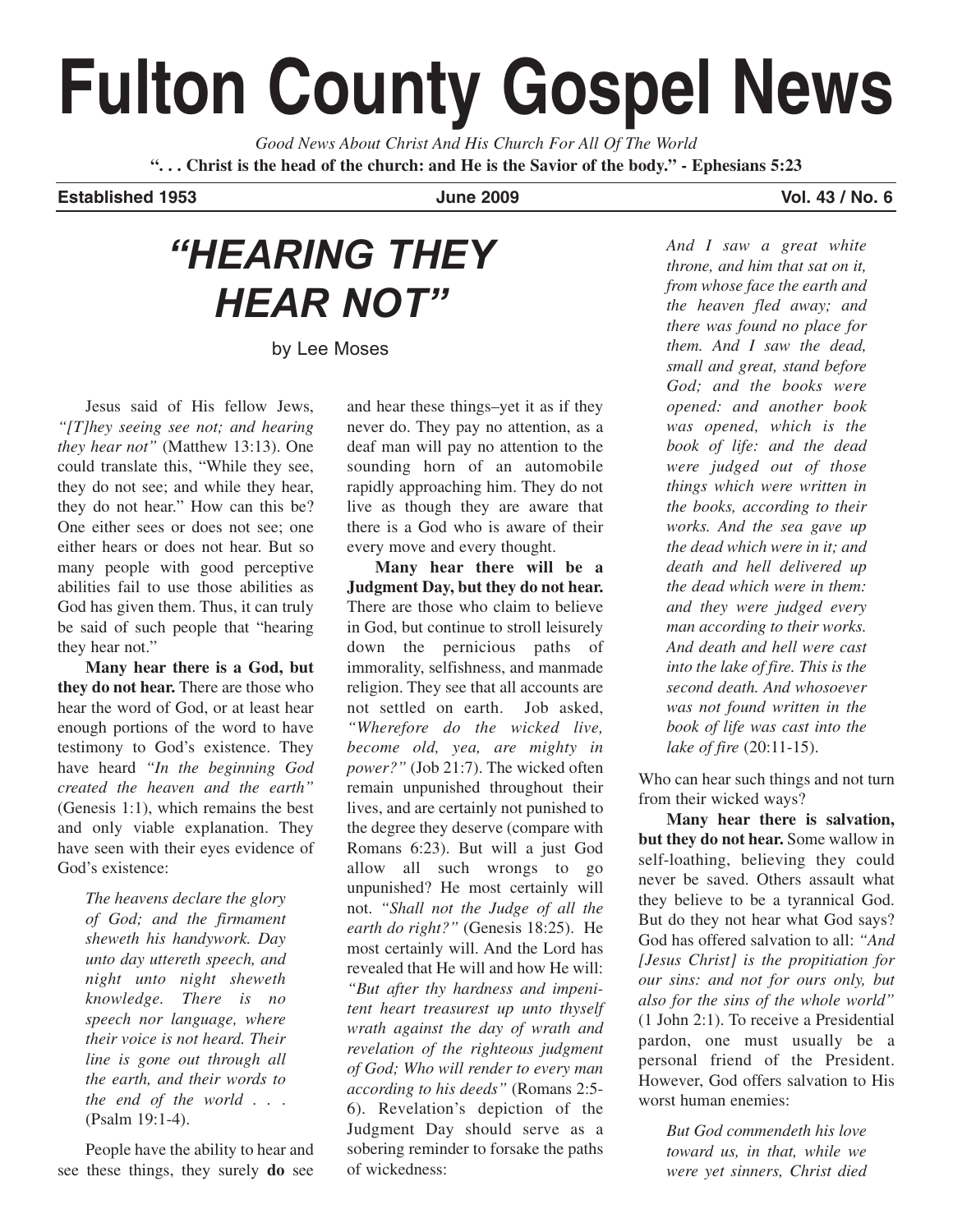#### **FULTON COUNTY GOSPEL NEWS** USPS Publication #211780

. . . is a Periodical publication issued monthly by the Church of Christ at Third and Bethel (P.O. Box 251), Mammoth Spring, AR 72554-0251. **POSTMASTER: Please mail all changes of address to the above address.**

**FCGN** is mailed free of charge to any who care to receive it. We will be happy to add any names to the regular mailing list. If you send in a name we must have a complete address, including number and street name, or R.R. or HCR number, plus box number, or a P.O. Box number and the **NINE DIGIT ZIP CODE**. This paper is supported by voluntary contributions for which we are grateful. Financial information will be furnished upon request. **Mail all address corrections or manuscripts to:**

#### **FULTON COUNTY GOSPEL NEWS** P.O. Box 251 Mammoth Spring, AR 72554

| Lee Moses $\dots \dots \dots \dots \dots$ . EDITOR          |
|-------------------------------------------------------------|
|                                                             |
| E-Mail $\ldots \ldots \ldots \ldots$ cocfcgn@centurytel.net |
| Website www.fultoncountygospelnews.org                      |
|                                                             |
| $E$ -Mail $\ldots$ sales@halopages.net                      |

*(continued from page one)*

*for us. Much more then, being now justified by his blood, we shall be saved from wrath through him. For if, when we were enemies, we were reconciled to God by the death of his Son, much more, being reconciled, we shall be saved by his life* (Romans 5:8-10).

Tyrannical? Not remotely. *"Then Peter opened his mouth, and said, Of a truth I perceive that God is no respecter of persons: But in every nation he that feareth him, and worketh righteousness, is accepted with him"* (Acts 10:34-35). Anyone can be saved from his sins and become an heir of eternal life, if one will hear what God calls him to do.

The Lord has blessed mankind with the capability to see and hear (compare with Psalm 94:9). He has blessed mankind with faculties capable of discerning and acting upon the greatest spiritual truths. Yet too often, *"hearing they hear not."* When God has revealed to us crucial spiritual truths, yet we fail to discern and act upon them, the failure lies with the hearers themselves: *"For this people's heart is waxed gross, and their ears are dull of hearing, and their eyes they have closed; lest at any time they should see with their eyes, and hear with their ears, and should understand with their heart, and should be converted, and I should heal them"* (Matthew 13:15). Let us not close our ears to the most important things we will ever hear.

# **THE LORD'S ARMY**

by Leland L. Reed

We sing a song in Bible school, "I'm in the Lord's army." I can only find reference to the army of the Lord in Revelation 19; however, 2 Timothy 2:3 calls us soldiers of Jesus Christ. Being a soldier of Christ therefore puts us in His army.

For those that have served in the military you know you have to follow orders. The military is not a democracy. You don't get to vote to take that hill or bypass it–if the order is given you take the hill.

If we are in the Lord's army then we must follow the orders or commands of our commander, Jesus Christ. Matthew 28:19-20 Jesus gave the order to his apostles to go and teach then followed that command to teach them, those that obeyed the teaching of the apostles, to observe all things whatsoever I have commanded you. Therefore a direct command to each and every one of us to teach God's word. Paul told Timothy *"And the things that thou hast heard of me among many witnesses, the same commit thou to faithful men, who shall be able to teach others also." 2 Tim. 2:2* 

It seems every time we get in a discussion about evangelism someone brings up the point that when we support a missionary that we are partakers in that work. That is a true statement when we consider Romans 10:15: *"And how shall they preach, except they be sent? as it is written, How beautiful are the feet of them that preach the gospel of peace, and bring glad tidings of good things!"* The question that must be asked is this all we are required to do?

During the civil war of our country it was permissible to pay some one to take your place in the army. Again a question that must be asked and answered, is it permissible to pay someone to take our place in the Lord's army, to go and teach so we don't have to? The command was and is to follow all the commands whatsoever our Lord gave (Matthew 28:20). Some will say, "I can't teach; I don't know enough." I am sure there are some that are not able to teach, however they can assist those that can and will teach. Most every one of us has friends, neighbors, relatives or co-workers. If we are not comfortable in leading in a Bible study set up the study and take someone that is capable and you can be the silent partner, take notes, help by babysitting or whatever needs to be done to help with the study. I just read about an eighty year old lady that was teaching a friend also eighty and she teamed up with a younger lady and they taught God's word to her friend and she obeyed the gospel. We must remember that the gospel is the power of God unto salvation (Romans 1:16); it is not you or I, or how eloquent we are–teach the gospel and let it work on the hearts of men.

Peter gave the command of God in First Peter 3:15 to be ready always to give an answer for the hope that is within us. This was not a request–it was a command. We cannot ignore the command of our commander Jesus Christ if one is to be a good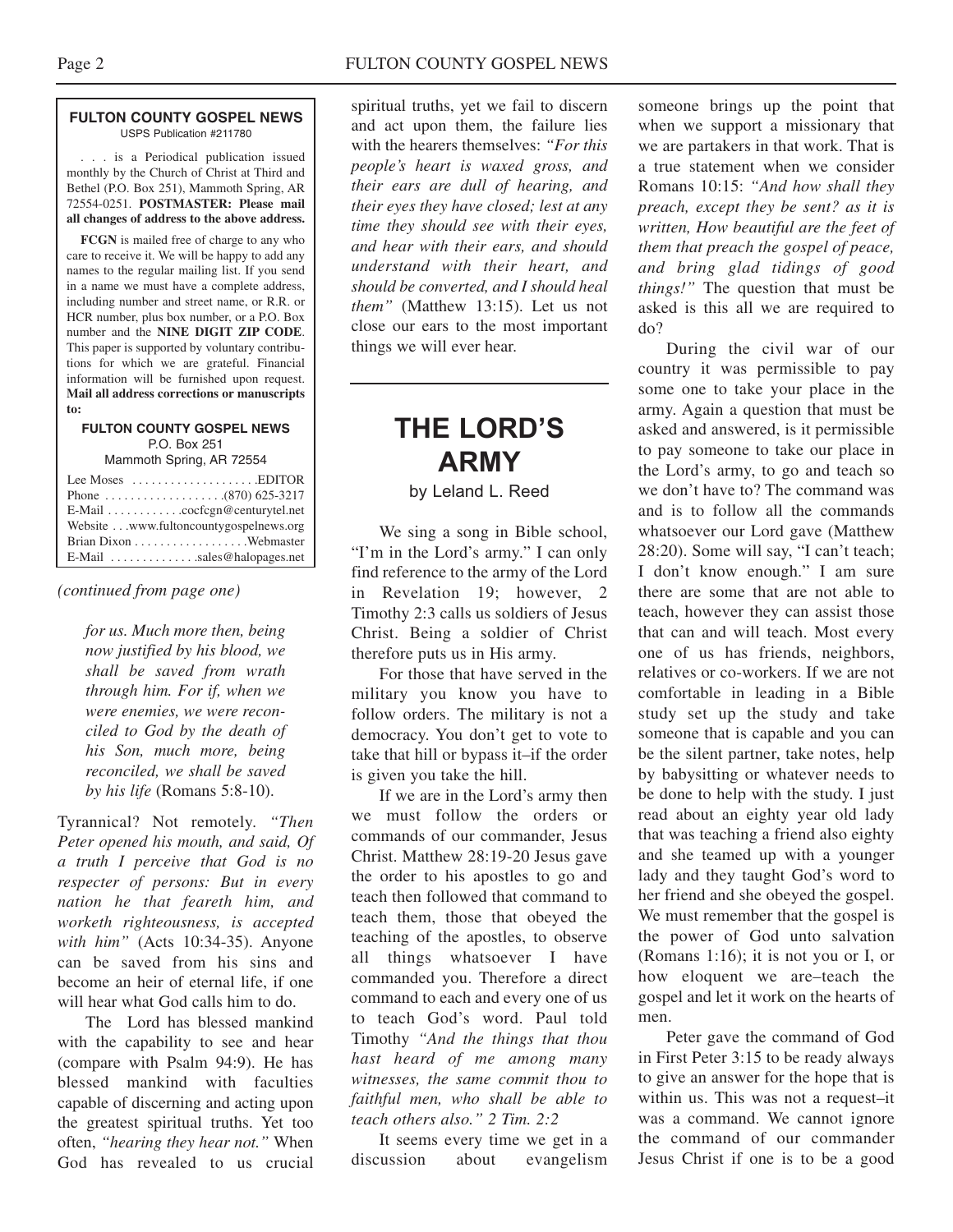soldier of Christ (2 Timothy 2:2-3). Then Jude gave the command to contend earnestly for the faith (Jude 3). Again, this is not a request but a command. The Lord has given us several commands to teach (Matthew 28:19-20; Mark 16:15-16; Luke 9:60; 1 Timothy 4:11; 2 Tim. 4:2; 2:24); to ignore them is to rebel against our commander. Those that have been in the military know that if you rebel against your commanding officer, you will pay the price for disobedience. That price could be anything from loss of rank to time in prison–or even death. However if we rebel against our spiritual commander, the price, unless we repent, is eternal death in hell: *"The Lord knoweth how to deliver the godly out of temptations, and to reserve the unjust unto the day of judgment to be punished"* (2 Peter 2:9).

There are many aids available to teach alien sinners–make use of them. It is amazing how easy it is to teach using these methods. Just to name a few: Jule Miller films, Search for Truth, Open Bible Study, and there are many more.

Another part of teaching that needs to be dealt with is teaching new converts. New converts need to be grounded in the truth so they to can become teachers and can discern between right and wrong*: "But strong meat belongeth to them that are of full age, even those who by reason of use have their senses exercised to discern both good and evil"* (Hebrews 5:14). How can they reach this point unless an older (mature) Christian teaches them?

We must consider that the church will not grow unless we follow the command of our Lord and Savior to go teach. Christ said, *"If you love me, keep my commandments"* (John 14:15). If we want to abide in his love we must obey Him. *"If ye keep my commandments, ye shall abide in my love; even as I have kept my Father's commandments, and abide in his love"* (John 15:10).

God demonstrated his love for man by sending his only begotten Son to die for us. Is it to much to ask that we teach God's word so others can have the blessing of salvation also? Remember what Ezekiel was told by God:

> *Son of man, I have made thee a watchman unto the house of Israel: therefore hear the word at my mouth, and give them warning from me. When I say unto the wicked, Thou shalt surely die; and thou givest him not warning, nor speakest to warn the wicked from his wicked way, to save his life; the same wicked man shall die in his iniquity; but his blood will I require at thine hand. Yet if thou warn the wicked, and he turn not from his wickedness, nor from his wicked way, he shall die in his iniquity; but thou hast delivered thy soul"* (Ezekiel 3:17-19).

This principal still holds fast today and we are required to warn the sinner of his condition. *"Wherefore I take you to record this day, that I am pure from the blood of all men. For I have not shunned to declare unto you all the counsel of God"* (Acts 20:26-27).

*"Take heed unto thyself, and unto the doctrine; continue in them: for in doing this thou shalt both save thyself, and them that hear thee"* (1 Timothy 4:16).

Christ came to seek and to save the lost (Luke 19:10). We are His instruments to save the lost. *"For after that in the wisdom of God the world by wisdom knew not God, it pleased God by the foolishness of preaching to save them that believe"* (1 Corinthians 1:21).

> 33510 E. 219th St. Pleasant Hill, MO 64080

# **MISAPPLIED SCRIPTURE** by Roelf L. Ruffner

*"But if ye bite and devour one another, take heed that ye be not consumed one of another"* (Galatians 5:15).

What is the apostle Paul referring to in this verse? Paul was writing to the churches of Christ in Galatia. The Galatians were a high strung, Celtic people. False teachers (commonly referred to as "Judaizers") had inflamed these Gentile brethren claiming that one needed to keep the Law of Moses as well as the Law of Christ–the gospel. This "leaven" had infected the church and caused the brethren to forget brotherly love and to be bitter against one another. He was afraid that their mistreatment of each other would destroy the church.

For over a generation religious liberals within the church have misused this verse to castigate conservatives who **scripturally** point out their error. *"The witness is true. Wherefore rebuke them sharply, that they may be sound in the faith"* (Titus 1:13). In return, liberals often resort to "ad hominem" attacks or attacks against one's character or person. As the old saying goes, "attack the messenger rather than the message". The Lord's critics in His day resorted to such name calling when they could not refute His arguments, calling Him "*a gluttonous man, and a winebibber, a friend of publicans and sinners!"* (Luke 7:34).

Lately some brethren who like to think of themselves as "sound" have resorted to such tactics as well. If a brother rebukes them for **fellowshipping** marked false teachers or fellowshipping those who do they pull out Galatians 5:15 and accuse them of being "mean spirited" and "divisive". They seem to desire to compromise the truth of the gospel for the sake of "friendship" or old school ties or family ties or even, God forbid filthy lucre's sake.